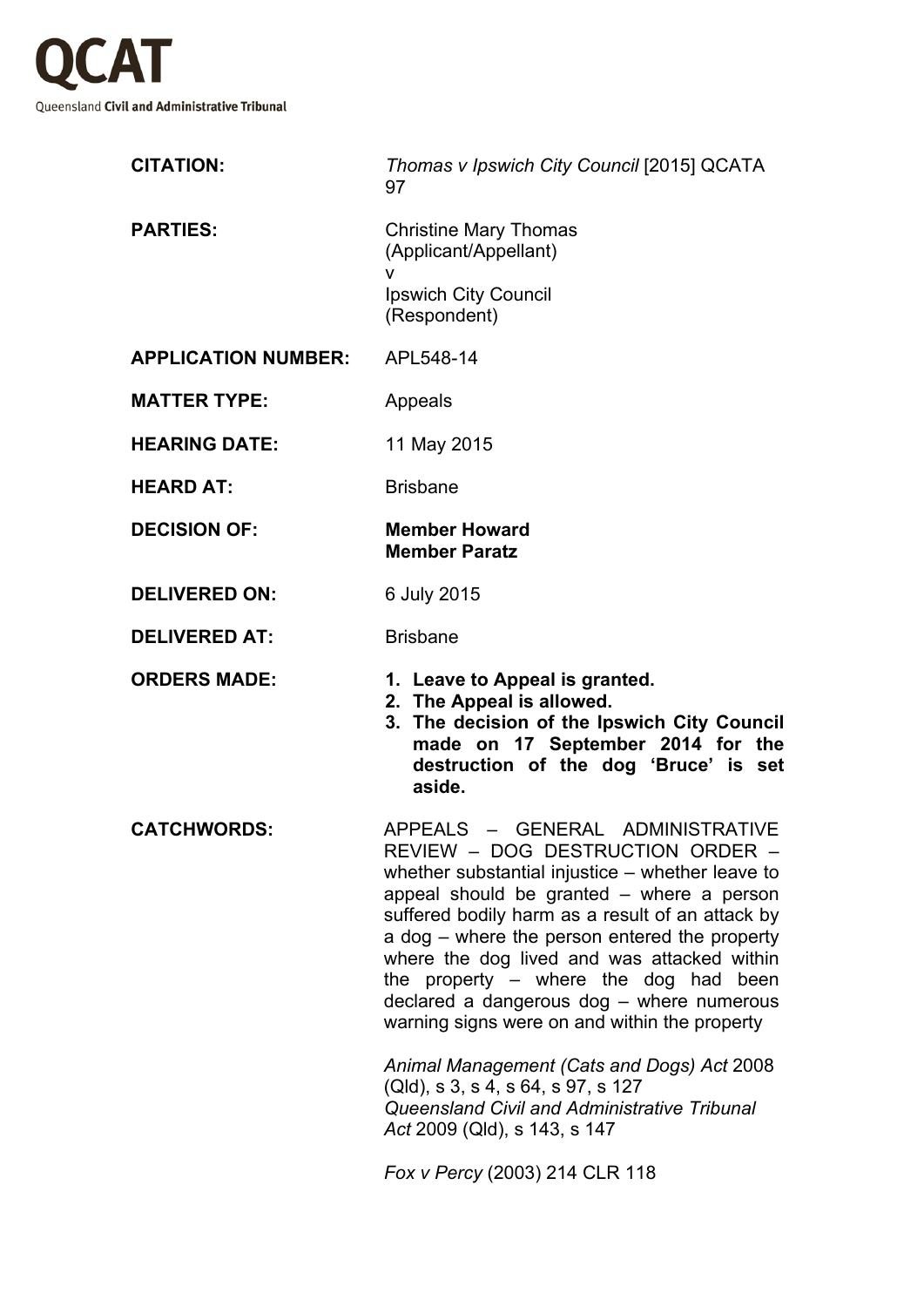**REPRESENTATIVES:**

**APPLICANT:** Christine Mary Thomas represented by Mr S Keim SC of counsel instructed by Couper Geysen

**RESPONDENT:** Ipswich City Council represented by Mr A Harding of counsel instructed by Ipswich City Council Legal Services Branch

## **REASONS FOR DECISION**

- [1] Ms Thomas is the registered owner of Bruce, a Bull-Arab cross male dog. Bruce was declared to be a 'dangerous dog' under the *Animal Management (Cats and Dogs) Act* 2008 (Qld) (AM Act) by the Ipswich City Council in March 2010. Subsequently, in August 2014, following an incident involving an attack on a meter reader who entered the Thomas' backyard, a Council representative made an order requiring the destruction of Bruce. The decision was confirmed on internal review.
- [2] Ms Thomas then applied to the Tribunal for external review of the decision to make a destruction order. The Tribunal made an order confirming the destruction order.
- [3] Ms Thomas filed an application for leave to appeal or appeal, together with an application to stay the Tribunal's decision pending determination of the application. A stay order was made by the Appeal Tribunal.
- [4] We now consider the application for leave to appeal and appeal.

# **Ms Thomas' Grounds of Appeal**

1

- [5] The Applicant raised five Grounds of Appeal<sup>1</sup> as follows:
	- (1) The Tribunal's decision was not the correct and preferable decision and was unreasonable in the circumstances.
	- (2) The Tribunal's decision was based on errors of fact; including incorrectly and unfairly characterising the Applicant as having a history of non-compliance with the dangerous dog rules.
	- (3) The Tribunal placed undue weight on the compliance history of the Applicant.
	- (4) The Tribunal failed to take into account the prejudice caused to the Applicant by failures in the respondent's decision-making processes; including a denial of natural justice and the factual inaccuracies relied upon in the decision to issue the destruction notice,

Application for leave to appeal or appeal filed 2 February 2015.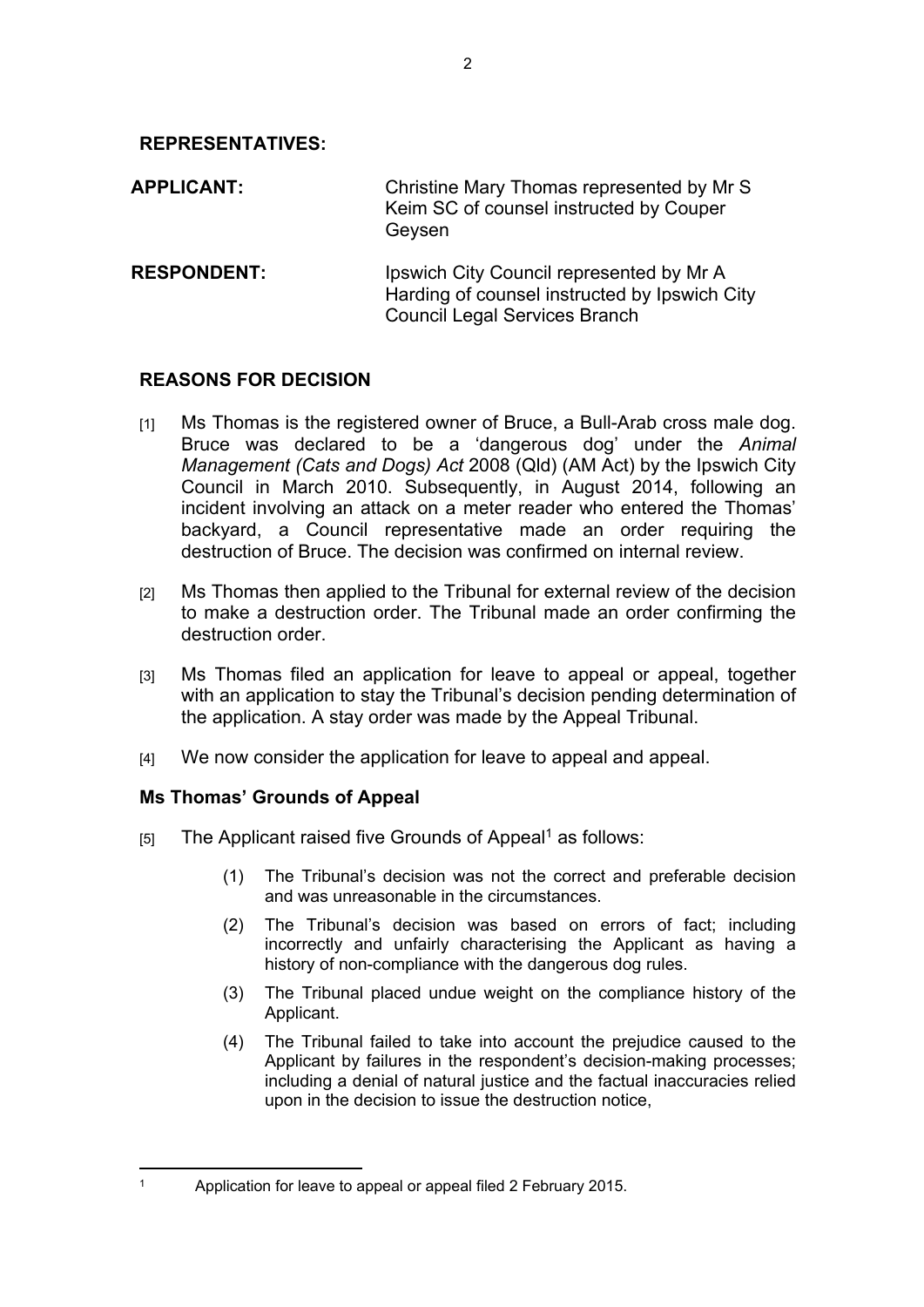- (5) The Tribunal's decision was based on an error of law, that is finding that Bruce should only be out of the enclosure if he is under effective control.
- [6] The first ground of appeal, which Ms Thomas regards as her primary ground of appeal, is, perhaps, not clearly expressed. The ground appears to seek a rehearing in the absence of any identified error. However, as we understand from the submissions made in support of it, the ground agitated is that the Tribunal in reaching its decision erred in failing to take into relevant criteria and/or correctly apply them and in making its conclusions of fact.<sup>2</sup> The alleged errors are discussed later.
- [7] The application raises mixed questions of law and fact, and questions of fact. Ms Thomas characterises ground 5 as an error of law, but as framed, it may raise issues of mixed fact and law. Leave to appeal is required on questions of fact and mixed fact and law.<sup>3</sup>
- [8] Leave to appeal is usually only granted if there is a reasonably arguable case of error in the primary decision and a reasonable prospect the applicant will be granted substantive relief, and it is necessary to correct a substantial injustice to the applicant caused by some error. Findings of fact will not usually be disturbed if there is evidence capable of supporting those conclusions 4

#### **Did the Tribunal err in law and in fact in deciding to confirm the destruction order for Bruce?**

- [9] There are no criteria prescribed for making a destruction order in s 127 of the AM Act.
- [10] The Learned Tribunal Member recognised the lack of specified criteria for making a destruction order and looked to the matters specified in s 59.<sup>5</sup> As to the relevant facts, the learned member made some key findings: that the Thomas' failed to be vigilant by ensuring Bruce was in his enclosure when they were not at home;<sup>6</sup> that the Thomas' had a history of noncompliance as evident by the infringement notices;<sup>7</sup> that Bruce had attacked two people; that Bruce is a declared dangerous dog; and that the Thomas' had failed to comply adequately with the regulatory framework in the AM Act to ensure the protection of the community from dangerous  $d$ ogs. $8<sup>8</sup>$
- [11] Ms Thomas submits that the criteria must be determined by implication from the context of s127 (which creates the power to make a destruction order) within the AM Act. She submits that the purposes of the AM Act in s 3; the matters in s 59 setting out the purpose of providing for regulated

<sup>2</sup> Reliance was placed on *House v R* (1936) 55 CLR 499.

<sup>3</sup>  $QCAT Act S 143(3)(b).$ <br>4 Equive Percy (2003) 21/

<sup>4</sup> *Fox v Percy* (2003) 214 CLR 118.

<sup>5</sup> *Thomas v BCC* [2014] QCAT 681, at [24] and [27].

<sup>6</sup> Ibid, at [25].

<sup>7</sup> Ibid.

<sup>8</sup> Ibid, at [28].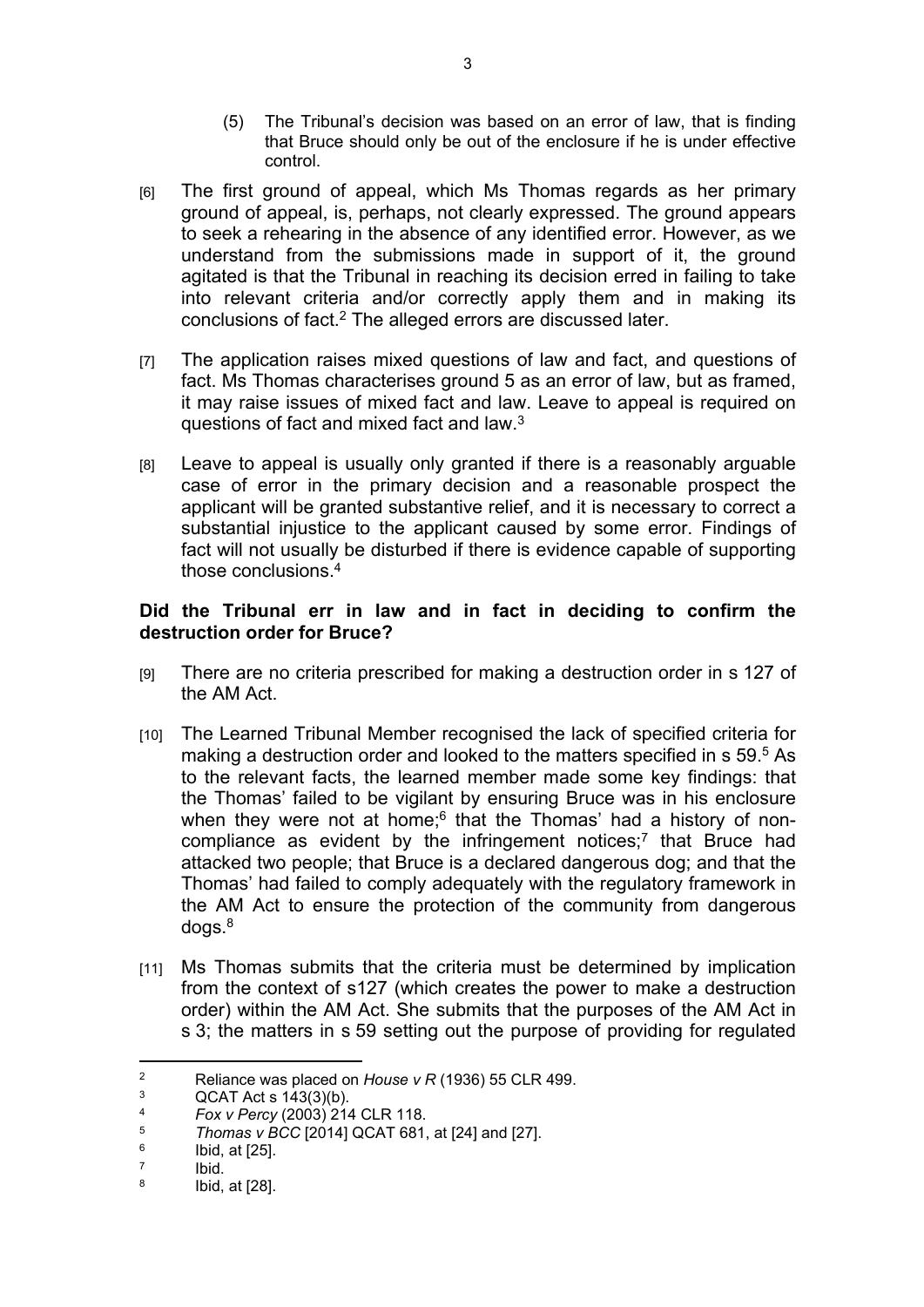dogs; and protection of the community from damage or injury are relevant.<sup>9</sup> She also submits that it is clear from s 194 and s 195 of the AM Act, that although concerning defences to offences rather than the relevant Part of the AM Act, actions by animals can occur in extenuating circumstances.<sup>10</sup>

- [12] Ms Thomas submits that, having regard to those provisions, the relevant criteria include:
	- a. Whether destruction of Bruce is necessary for the effective management of Bruce;
	- b. Whether destruction of Bruce is necessary to ensure that Bruce does not attack or cause fear;
	- c. Whether destruction of Bruce is necessary to protect the community from injury;
	- d. Whether destruction of Bruce is necessary to ensure that Bruce is not a risk to community health or safety;
	- e. Whether the destruction of Bruce is necessary to meet community expectations as to how dogs should be controlled;
	- f. Whether the destruction of Bruce is a form of control consistent with the rights of individuals including members of the community who might be affected by Bruce, on the one hand, and the applicant and her family, on the other.
- [13] She argues that destruction of animals which are loved is inherently undesirable and a last resort. She says the legislation does not anticipate that all offending dogs will be destroyed. She says the legislation should be constructed in a manner which recognises the rights of individuals including not only members of the community, but her individual rights and those of her family. She says the discretion is not to be exercised on the basis that a 100% guarantee exists that no future incident can ever occur.
- [14] The Council points out that the word 'necessary' is not used in the relevant sections. It disagrees with the criteria articulated by Ms Thomas insofar as the word necessary is interpreted as meaning essential. However, it submits that if 'necessary' is taken to mean 'reasonably appropriate and adapted' it accepts that those are relevant criteria.<sup>11</sup> It also articulates other criteria using the words of the AM Act. It relies on s 3 and s 4, and places some emphasis on the use of the word 'ensure' in s 59 and in s 97(1) of the AM Act. Section 97(1) provides that a relevant person<sup>12</sup> for a dangerous dog, must ensure compliance with permit condition set out in Schedule 1. The Council argues that 'ensure' means make certain or

<sup>9</sup> <sup>9</sup><br>Reliance was placed on *George v Brisbane City Council* [2013] QCAT 537.<br>As taken into account in *Brache y Douglas Shire Council* [2014] QCAT 60.

<sup>10</sup> As taken into account in *Brache v Douglas Shire Council* [2014] QCAT 60.

<sup>11</sup> Relying on *Mulholland v Australian Electoral Commission* (2004) 220 CLR 181.

AM Act s 97(2), defines relevant person for the section as an owner or responsible person for a declared dangerous dog.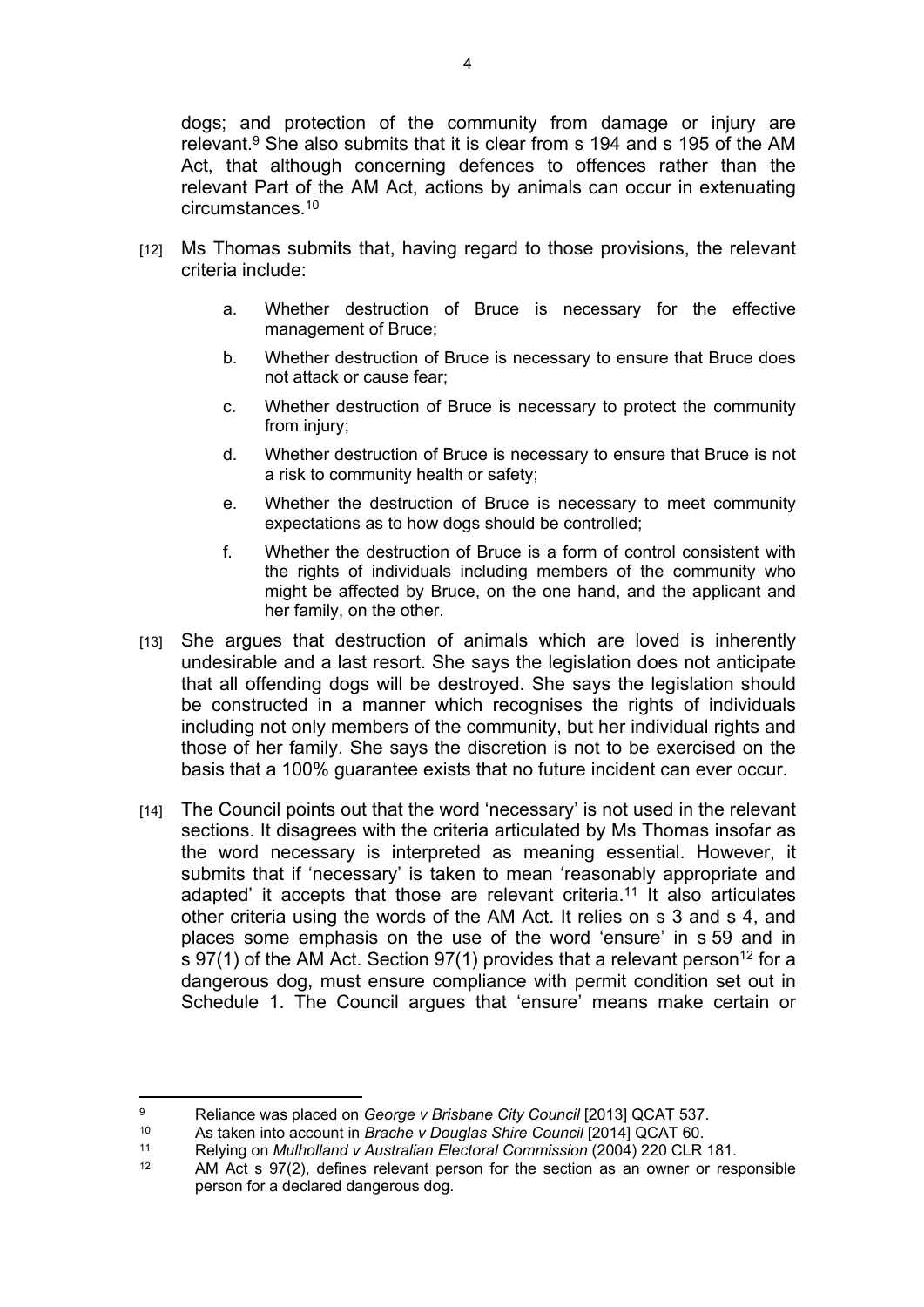guarantee. It also points out that the Tribunal has previously applied the test relating to seizure of dogs provided for in s  $125(a)(i)$  and (ii).<sup>13</sup>

- [15] Section 127, which applies to seized dogs,<sup>14</sup> provides for destruction of regulated dogs,<sup>15</sup> in various circumstances, which may be summarised as follows:
	- a) an authorised person may immediately destroy a dog if the person reasonably believes the dog is dangerous and the person can not control it, or an owner of the dog has asked a person to destroy it.<sup>16</sup>
	- b) an authorised person may destroy a dog after 3 days after the seizure if the dog has no registered owner and no known responsible person for it.<sup>17</sup>
	- c) an authorised person may make a destruction order giving 14 days notice, and destroy the dog if no application for internal review is made, or destroy the dog if an internal review is ended and no external review is made, or if an external review is ended. <sup>18</sup>
- [16] In the absence of any specific criteria, the legislative intent must be ascertained from the legislative scheme. Section 3 provides that the purposes of the AM Act include providing for effective management of regulated dogs.<sup>19</sup> Section 4 specifies how the purposes are primarily to be achieved. These means include imposing obligations on regulated dog owners; appointing officers to monitor compliance with the AM Act; and imposing obligations on some persons to ensure dogs do not attack or cause fear. Section 59 sets out that the purposes of 'Chapter 4 Regulated Dogs' include protecting the community from damage or injury, or risk of damage or injury, from regulated dogs;<sup>20</sup> ensuring that regulated dogs are not a risk to community health and safety;<sup>21</sup> and ensuring regulated dogs are kept in a way consistent with community expectations and the rights of individuals.<sup>22</sup>
- [17] Section 97 requires an owner or person responsible for a declared dangerous dog to ensure that permit conditions as provided for in Schedule 1 are adhered to. The conditions include enclosure requirements; implantation with a PPID and wearing an identifying tag of a specified type; for a dangerous dog, muzzling and being effectively controlled if not at its registered address; and signage. Section 125 sets

<sup>13</sup> *Gala v Fraser Coast Regional Coast* [2010] QCAT 576, at [30].

<sup>&</sup>lt;sup>14</sup> AM Act s 126. A dog may be seized under s125.<br><sup>15</sup> AM Act s 127(1) provides that s127 applies if a d

<sup>15</sup> AM Act s 127(1) provides that s127 applies if a dog is a regulated dog.<br>16 AM Act s 127(2)

<sup>&</sup>lt;sup>16</sup> AM Act s  $127(2)$ .<br><sup>17</sup> AM Act s  $127(2)$ .

AM Act s 127(3). Note that despite s 127(1) providing that the section applies if a dog is a regulated dog, s 127(3)(a)(iii), refers to a dog which is not regulated. This apparent inconsistency is not relevant for current purposes.

<sup>&</sup>lt;sup>18</sup> AM Act s  $127(4)$  to (8).

<sup>&</sup>lt;sup>19</sup> AM Act s 3(c).

<sup>&</sup>lt;sup>20</sup> AM Act s 59(1)(a).<br><sup>21</sup> AM Act s 59(1)(b)(

<sup>&</sup>lt;sup>21</sup> AM Act s 59(1)(b)(i).<br><sup>22</sup> AM Act s 50(b)(ii).

AM Act s  $59(b)(ii)$ .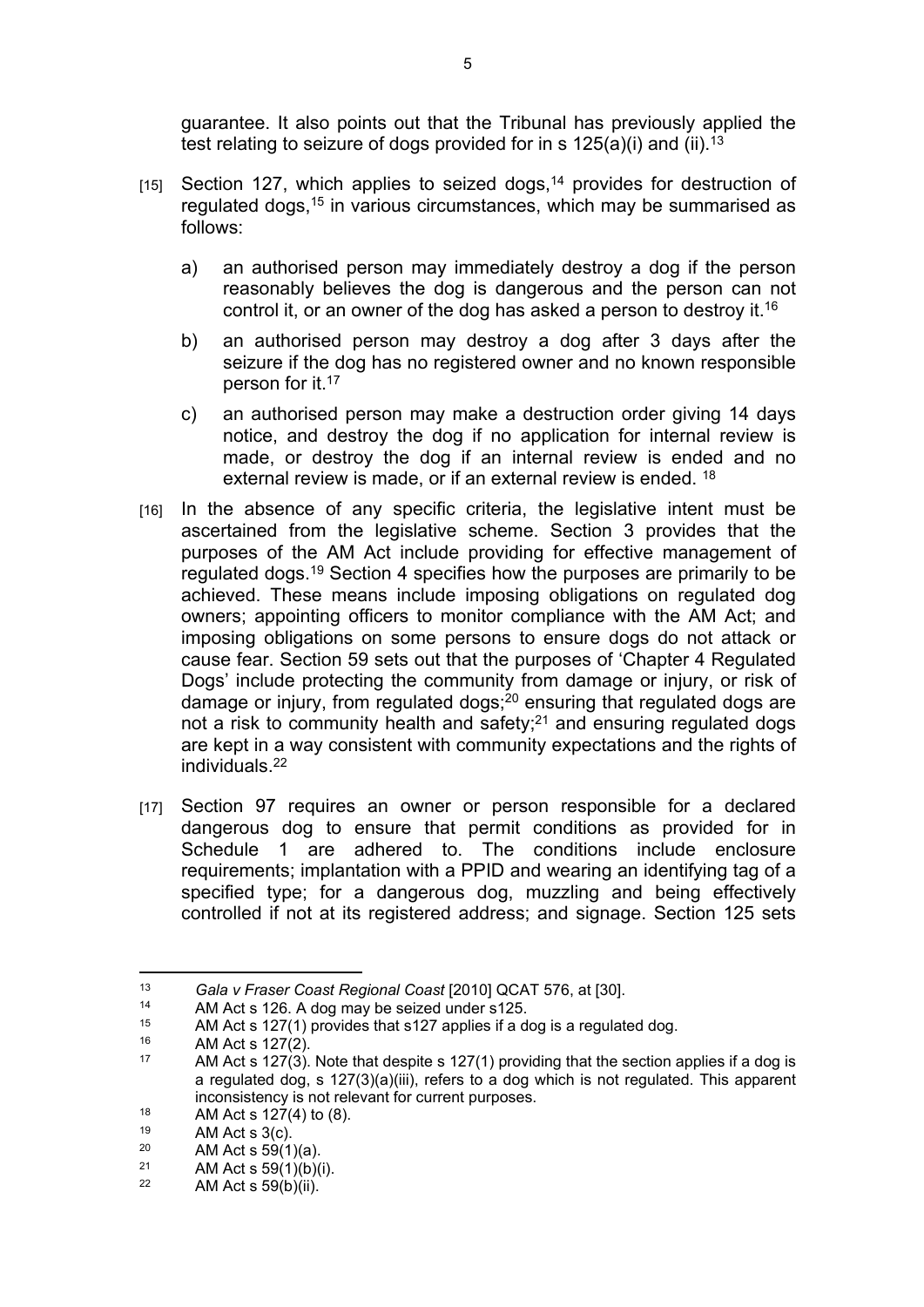out circumstances in which dogs can be seized by Council.<sup>23</sup> Under s 127, if a regulated dog cannot be controlled it may be immediately destroyed. It also provides for a destruction order to be made, as it was in Bruce's case under s127(4). We do not consider that the defences to the offence provisions assist.

- [18] It is clear that the AM Act is primarily directed towards the effective management and responsible ownership of dogs and that the destruction of a dog is a 'last resort.' It is generally where the mechanisms in the Act for management fail, or are ineffective, that destruction arises. The essential question is whether the dog constitutes, or is likely to constitute, a threat to the safety of other animals or to people, by attacking them or causing fear, to the extent that the threat may only be satisfactorily dealt with by the destruction of the dog.
- [19] The learned Member did not articulate the construction he placed on any particular words used. That said, on a fair reading it is sufficiently clear that he applied as criteria those matters set out in s 59(1).
- [20] In constructing the legislation, Ms Thomas has introduced additional words, including 'necessary', which does not appear in any of the relevant sections. The learned Member directed his mind to the actual words of s 59(1). That said, although he did not articulate it, it is implicit from his reasons that the learned Member considered that a destruction order was to be resorted to when the arrangements prescribed for dangerous dogs could not be relied upon to adequately protect the community.<sup>24</sup> He did not explicitly consider the rights of the Thomas'. However, it is plain from the legislative scheme that the protection of the community is given a higher priority, than individual rights of dog owners. On a fair reading of his decision, it is sufficiently clear that he approached the decision from this perspective, without disregarding the rights of the Thomas family.
- [21] The learned member did not directly refer to s 3, s 4, s 97, s 125, or Schedule 1. However, on a fair reading of his reasons, the learned Member had regard to the broader legislative scheme, in reaching his conclusions about the criteria to be applied. We do not think he erred in determining the test to be applied in determining when a destruction order should be made.
- [22] That said, we turn now to consider the facts found. Ms Thomas submits that the Tribunal made a crucial omission in making no finding about whether, as Mr Thomas deposed, in about mid-2013, Council officers approved the arrangements put in place by them for Bruce as compliant.<sup>25</sup>

<sup>&</sup>lt;sup>23</sup> AM Act s 125(1)(a) provides for seizure if there is a reasonable belief the dog has attacked, threatened to attack or acted in a way causing fear to a person or animal, or is (or may be) a risk to community health and safety, and under 125(1)(c), for a regulated dog a compliance notice has not been complied with.

<sup>&</sup>lt;sup>24</sup> *Thomas v BCC* [2014] QCAT 681, [26] wherein he refers to the Thomas' history of noncompliance as the basis for concluding that their future conduct is unlikely to adequately protect the community.

 $25$  Ibid, at [7]-[9] where the arrangement is set out.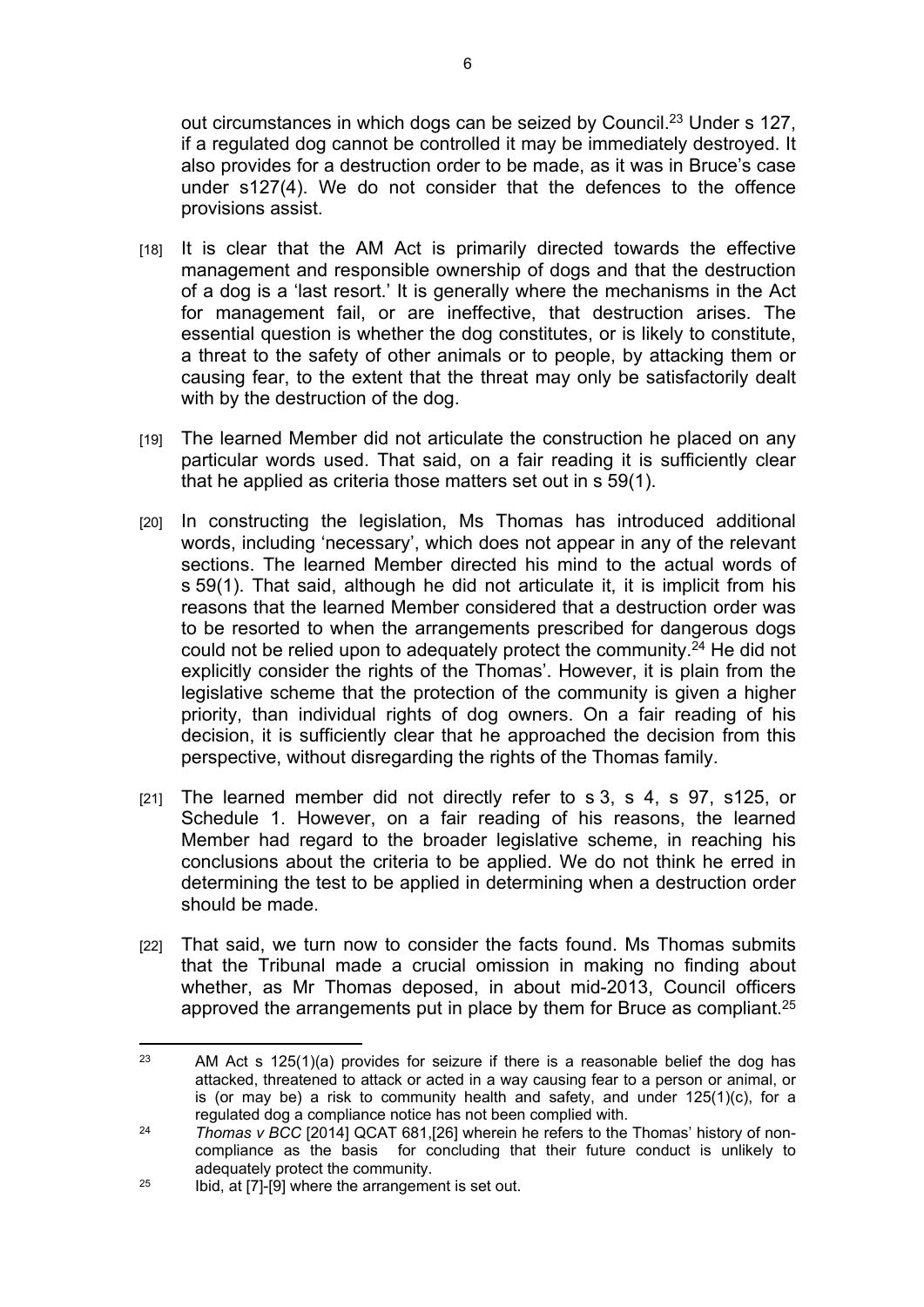This failure, she submits, goes to the heart of the subsequent findings that they had failed to be vigilant<sup>26</sup> and have a history of non-compliance.<sup>27</sup>

- [23] She says the arrangement was that Bruce was effectively secured between the upper front veranda of the house (which was not used as an entry to the house) and the backyard, both of which were secured against accidental entry (and internal fences prevented Bruce from accessing the front yard and the side yard entrances to the property). Bruce went into a (smaller) enclosure only when no-one was at home. $28$  The Council says that even if the evidence was accepted on this point and a finding made, the Thomas' were not at home when the incident occurred. That said, it is not controversial, and the Tribunal found, that their adult son was at home, although asleep when the incident occurred.<sup>29</sup>
- [24] The Tribunal acknowledged that the arrangement Ms Thomas refers to was in place.<sup>30</sup> The learned Member went on to say, correctly, that the dangerous dog regulations require the dog to be in its enclosure unless there is reasonable excuse.<sup>31</sup>
- [25] In finding a history of non-compliance, the learned Member relied upon the *infringement notices* issued to Ms Thomas.<sup>32</sup> Given the discussion which precedes his finding in this regard, on a fair reading he is referring to the compliance notices issued, rather than infringement notices (there were no infringement notices of which we are aware). He discussed the compliance notices at paragraphs [6]-[9]. In May 2011, a notice issued because Bruce had not been de-sexed, nor had an identification device implanted. Although reference is made in the notice to general noncompliance with Schedule 1 of the AM Act, only de-sexing and identification tag are nominated. The option regarding non-compliance with enclosure requirements is not nominated as applicable.<sup>33</sup>
- [26] On 8 July 2013, a Council inspection occurred and the arrangements for Bruce relied upon by Ms Thomas as compliant were referred to in the Council representative's notes, but he also recorded that 'backyard enclosure …appeared to be tool shed under house.<sup>'34</sup> The records note that the inspector considered the enclosure did not meet requirements.<sup>35</sup> Mr Thomas evidence acknowledged that this was so.<sup>36</sup>
- [27] Mr Thomas says that about two weeks later a Council representative visited again, and Mr Thomas says that on this occasion he was told by the Council representative that the arrangements in place for Bruce were

 $\frac{26}{27}$  Ibid, at [25].

 $\frac{27}{28}$  Ibid, [26] and [28].

 $\frac{28}{29}$  Ibid, at [22].

 $^{29}$  Ibid, at [12].

 $^{30}$  Ibid, at [18]-[19] and [22].

 $31$  Ibid, at [23] and AM Act Schedule 1, s4(2).

 $\frac{32}{33}$  Ibid, at [25].

 $33$  Affidavit of Kylie Jane Goodwin, pages 149-153, especially at 150.

 $\frac{34}{35}$  Ibid, pages 163-164, at page 164.

 $\frac{35}{36}$  Ibid, at page 163.

Statement of Kevin Thomas, sworn 21 November 2014, [41].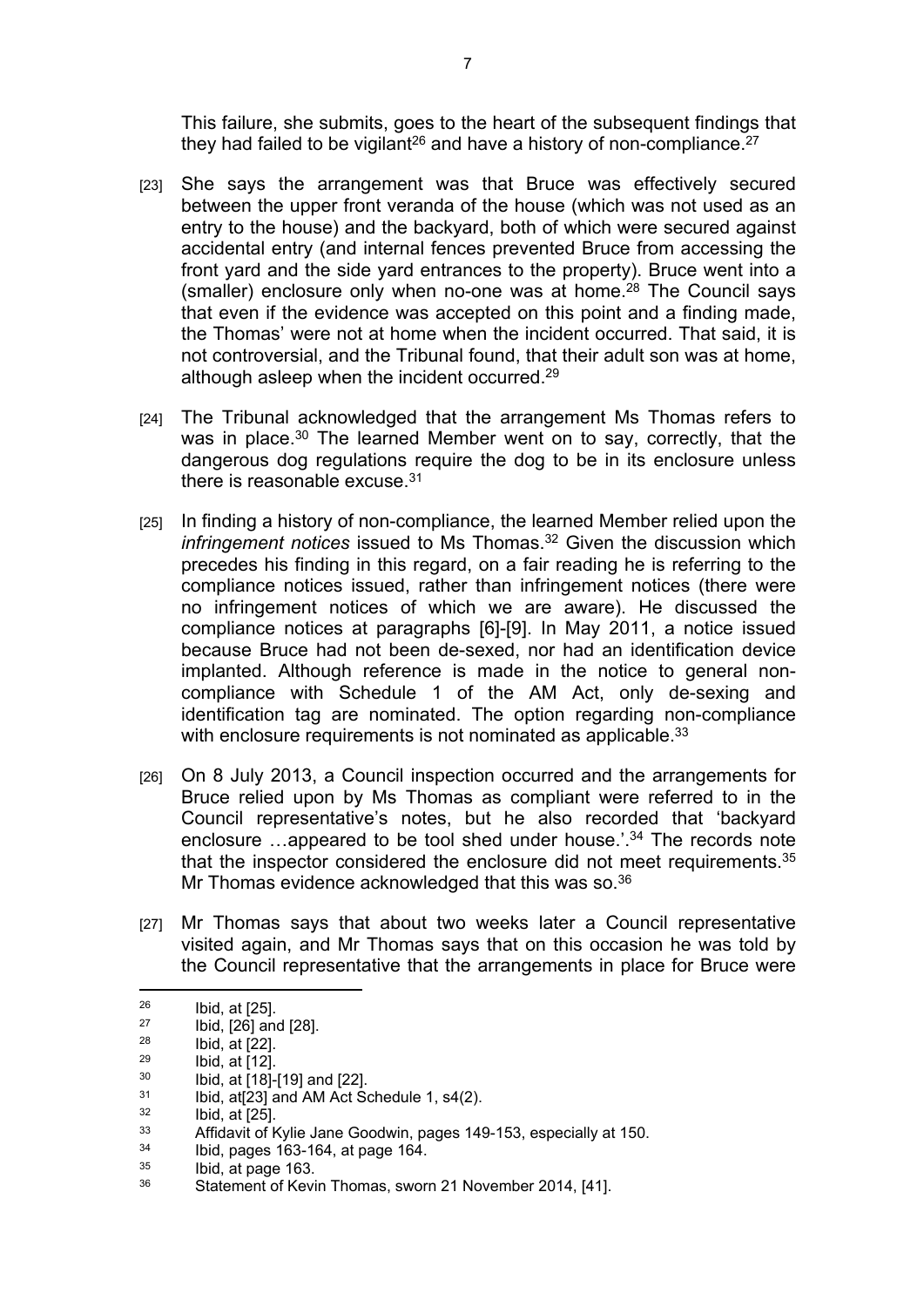adequate (noting that internal fences prevented Bruce from accessing either the front yard or the side entrance to the property). However, Mr Thomas acknowledges that the officer said he was going to double-check.<sup>37</sup> Then Mr Thomas says, a further two weeks later, the Council representative visited again, and on this occasion Mr Thomas received confirmation that Council considered the arrangement compliant.<sup>38</sup> The Council produced no notes about these subsequent inspections.

- [28] However, in September 2013, a compliance notice, and then an amended compliance notice was issued, requiring placement of signs near each entrance to the enclosure; that Bruce wear an identifying tag; and have a suitable enclosure as prescribed. There was no material before the Tribunal recording any follow up to that notice.<sup>39</sup> Mr Thomas says that by then, the signage issue, which related only to the smaller enclosure area in which Bruce was placed when no-one was at home (and which had not been raised on any earlier occasion), had been attended to.<sup>40</sup> Also, he says there were many other signs on the fences around the property. This is confirmed by the photographs taken by the Council representative on 8 July 2013.<sup>41</sup> Also, Mr Thomas says that by the time the compliance notice was received, Bruce's name tag had been replaced and a lock on the smaller enclosure fixed 42
- [29] The internal review decision for the destruction order states that compliance with the amended notice was achieved by Ms Thomas effectively convincing an authorised officer that the enclosed area, used for outdoor storage, was Bruce's enclosure. Thereby, Council acknowledged discussions between the Thomas' and Council representative/s about the compliance of the arrangements with requirements (albeit that at the time the internal review decision, it suggests a different understanding of the outcome of the discussions). notwithstanding the absence of any notes from Council officers about it.
- [30] If the Council accepted, as Mr Thomas says, that the Thomas' arrangements were compliant and the other matters referred to in the notices had been rectified before that notice was sent, then the notice was not properly evidence of a 'history of non-compliance,' which the learned Member relied upon in deciding to confirm the destruction order.
- [31] Further, if accepted that the Council told the Thomas' that the arrangements were compliant, even if they were not, it may have led to a consideration of whether there was reasonable excuse for Bruce not being in the (smaller) enclosure at the relevant time.

 $\frac{37}{38}$  Ibid, [34]-[44].

 $\frac{38}{39}$  Ibid, [46].

<sup>39</sup> *Thomas v BCC* [2014] QCAT 681, at [9].

<sup>40</sup> Statement of Kevin Thomas, sworn 21 November 2014<br>41 Affidavit of Kylie Jane Goodwin, pages 155, 161, at 1501

<sup>41</sup> Affidavit of Kylie Jane Goodwin, pages 155-161, at [50].<br>42 Statement of Kovin Themas, swern 21 November 2014.

Statement of Kevin Thomas, sworn 21 November 2014, at [47-48].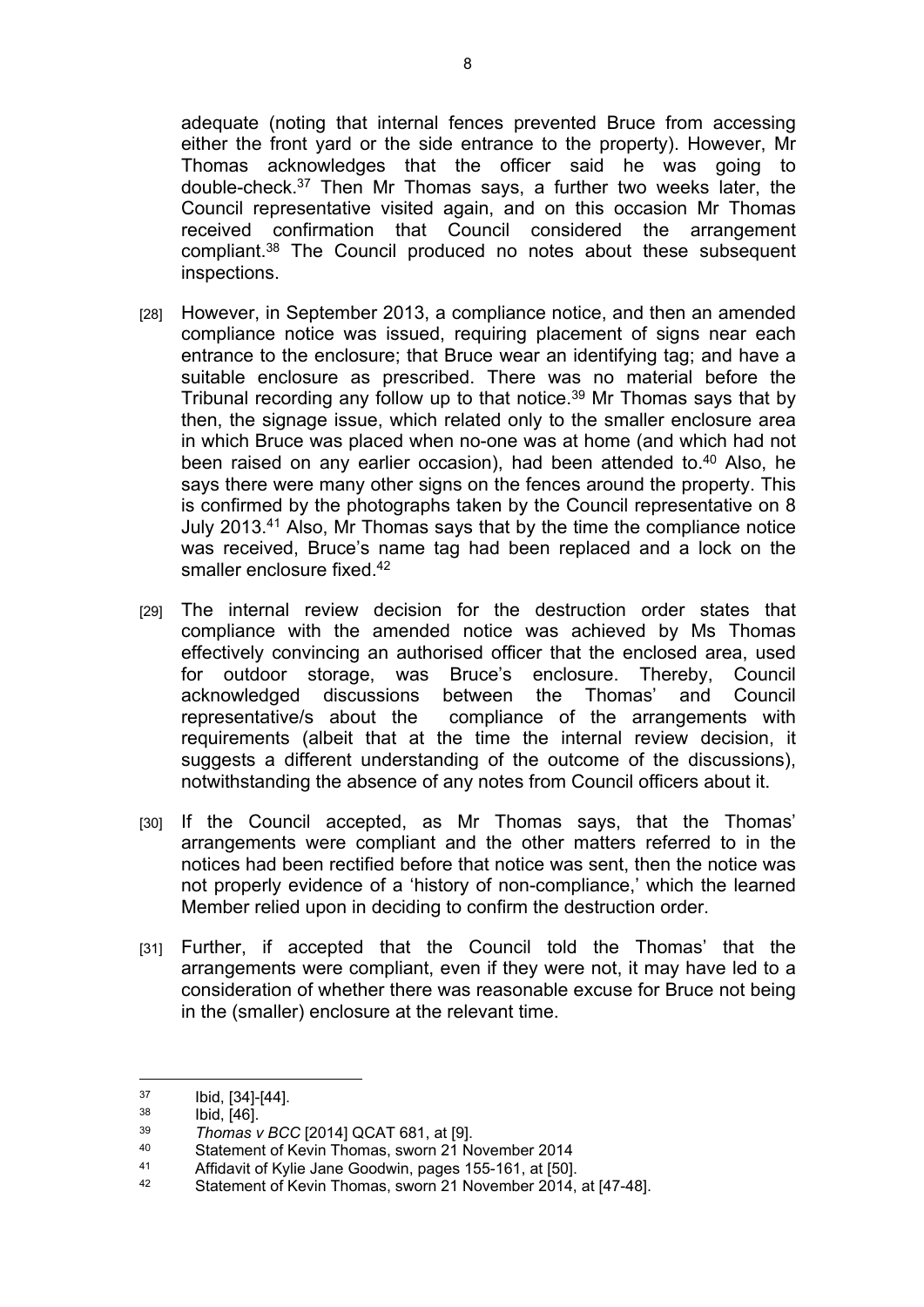- [32] The subsequent events lend support to Mr Thomas' version of events. If the Council did not accept that Bruce was being enclosed in accordance with requirements, it seems more likely than not (given Mr Thomas' evidence of three visits in quick succession) that further Council follow up would have occurred. This would have been necessary to ensure that proper arrangements had been implemented, or otherwise, as the notices themselves warned, to take action to issue infringements notices (imposing fines) or seizing Bruce. $43$  As discussed, there is no evidence that there was any further follow-up.
- [33] In any event, Mr Thomas' evidence is undisputed. There is no evidence from the Council about the follow up which occurred for the July 2013 to August 2013 period. As discussed earlier, the comments in the internal review decision (although referring only to acceptance of the arrangements relating to the smaller enclosure) confirm that there were discussions between the Thomas' and Council representatives, which apparently were not documented by Council. Mr Thomas had been found by the Tribunal on compelling grounds to be a witness of credit on other issues as against a Council employee.<sup>44</sup> There is no apparent basis to conclude, and the Tribunal did not, that Mr Thomas was not truthful in relation to the discussions about whether the arrangements were compliant.
- [34] Although he acknowledged the arrangement the Thomas' said was in place,<sup>45</sup> as the Thomas' submit, the learned member did not make a finding about whether the Council had approved it. The Tribunal's finding about their lack of vigilance is related in the sense that he concluded that the Thomas' failed to place Bruce in the smaller enclosure when they were not at home.<sup>46</sup> Consideration of lack of vigilance should properly be understood having regard to the arrangements alleged.
- [35] Therefore, we accept that the events and the compliance notices must be considered in context, in making findings about any lack of vigilance and non-compliance. It is relevant whether the Council had advised the Thomas that the arrangements were compliant in assessing whether it was reasonable for the dog to not be in the smaller enclosure. If not for his findings about the Thomas' history of non-compliance and lack of vigilance, a different decision about whether to confirm the destruction order may have been reached by the learned Member.
- [36] We are satisfied that leave to appeal should be granted for the reasons set out in the previous paragraphs.
- [37] Ms Thomas raises other issues and other grounds of appeal. However, in view of our conclusions above, we do not need to consider these issues.
- [38] We grant leave to appeal and rehear the review application.

<sup>43</sup> Affidavit of Kylie Jane Goodwin, pages 166-170.

<sup>44</sup> *Thomas v BCC* [2014] QCAT 681 at [16]-[20].

 $^{45}$  Ibid, at [25].

Ibid, at [25].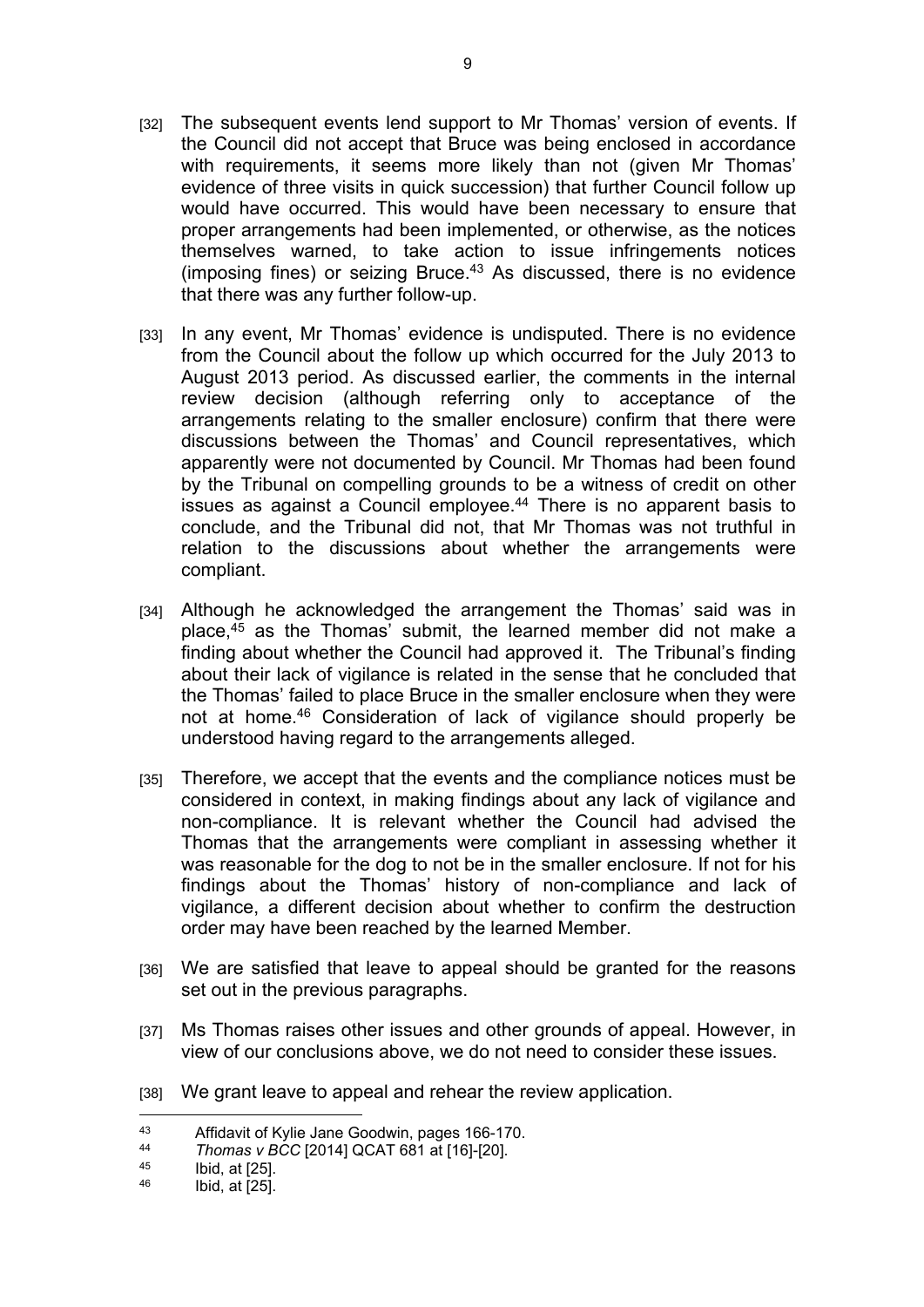#### **What is the correct and preferable decision?**

- [39] We agree with (and adopt) the reasoning and findings set out in the learned Member's reasons except as set out in the following paragraphs.
- [40] We accept Mr Thomas evidence about the Council's approval of the arrangements for Bruce. On the balance of probabilities, we find that a Council representative did advise Mr Thomas sometime in July or August 2013 that the arrangements for Bruce were compliant and that Bruce was only required to be placed in the (smaller) enclosure if no-one was at home.<sup>47</sup> In making this finding, we do not find that the arrangement was actually compliant. We are satisfied only that the Thomas' were advised by a Council representative that they were compliant, and that they relied upon such advice.
- [41] Although Mr and Mr Thomas were not home when the incident occurred. their son was home, albeit he was asleep. We have accepted that the arrangement approved by Council only required Bruce to be in the smaller enclosure if no-one was at home. It is reasonable to infer that this meant if there was no adult Member of the Thomas family at home. We find that the Thomas' did not breach their understanding of the arrangement as they understood it. We conclude that they had reasonable excuse for Bruce not being in the smaller enclosure only when no adult member of the family was at home. Their son was a responsible adult member of the Thomas family. He was at home.
- [42] Based on our earlier analysis, we find that when the compliance notice issued in September 2013, any aspects of non-compliance relating to replacing of Bruce's tag and signage on the smaller enclosure had been attended to. Accordingly, it is not evidence of non-compliance.
- [43] The only other compliance notice is dated May 2011. It related to desexing and an identification device over three years before the incident in August 2014 (and which, it is uncontroversial, had been complied with). The Council submits that there was other evidence supporting a finding of a history of non-compliance including the declaration of Bruce as a dangerous dog in 2010 advising of the conditions;<sup>48</sup> records of inspections done in May and June 2010 noting that de-sexing and chipping were yet to be done;49 and that the Thomas considered de-sexing and microchipping cruel. We do not consider that they take the matter further as they essentially relate to the matters arising or raised in the 31 May 2011 non-compliance notice.
- [44] On 21 August 2014, an electricity meter reader (whom the Tribunal found, and we find, Mr Thomas had previously told not to enter the backyard or 'Bruce would have him') who had only previously entered the yard with Mr Thomas), ignored the many warning signs about the presence of a

<sup>&</sup>lt;sup>47</sup> In respect of who was required to be at home, Transcript I-15, line 26-27.<br><sup>48</sup> Those were set out by the Tribunal at Thomas y BCC 120141 OCAT 681.

<sup>48</sup> These were set out by the Tribunal at *Thomas v BCC* [2014] QCAT 681, at [3].

Ibid, at [5].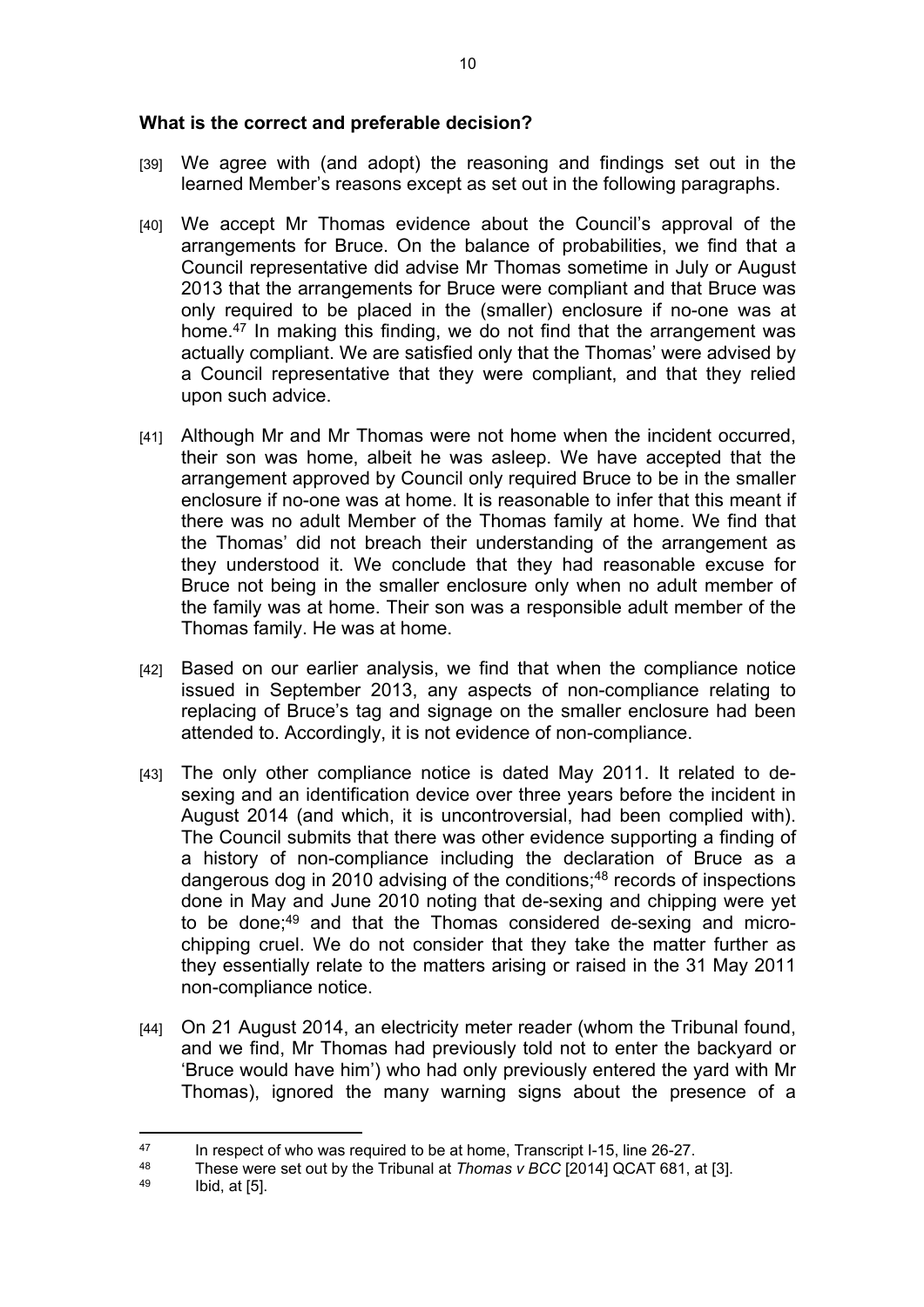dangerous dog. He entered the Thomas' back yard alone. He was bitten by Bruce. The destruction order was made by Council.

- [45] Mr Johnson ignored the many warning signs about the presence of the dangerous dog (of which he had prior knowledge), as well as, Mr Thomas' prior explicit verbal warning to him not to enter the backyard or Bruce would 'have him.' He entered the area in which Bruce was kept. In any situation when a dangerous dog is enclosed in an area, if a person enters it, they are at risk of injury. Without diminishing the significance of Mr Johnson's very unfortunate experience, this is what happened here.
- [46] It is not a situation where the Thomas' failed to keep Bruce enclosed. He did not leave his enclosure and attack a person in the street. Bruce bit a person who entered the area in which he was enclosed, in disregard of extensive signage, prior warning, and internally fenced areas. Indeed, there is no suggestion since the dangerous dog declaration that Bruce has at any time escaped the area in which he has been enclosed, thereby posing a risk to community health and safety. If Mr Johnson had not entered, the attack would not have occurred. Although not strictly compliant, the arrangements in place for Bruce had ensured protection of the community from damage or injury or the risk of it, and had resulted in Bruce being controlled and not a risk to community health or safety.
- $[47]$  The circumstances must be looked at in context the dog was effectively isolated from any person other than the family members, (other than a painter who was on the premises with permission). The dog was confined within the property, and unable to access any person coming in the front gate and walking along the entry path to the front door.
- [48] There had been some lack of compliance by the Thomas as demonstrated by the compliance notice in May 2011, and matters identified and attended to by them in July and August 2013. Although this is not insignificant, it had not resulted in compromise of community safety. Further, we are not satisfied that the Thomas failed to comply with the Council approved arrangement on the day of Mr Johnson's attack. It follows that we are not satisfied that it was a lack of vigilance on the Thomas' part which led to the attack on Mr Johnson.
- [49] We find that the arrangements in place for Bruce had at all times following the making of the dangerous dog declaration (until Mr Johnson in disregard of the signage, previous warnings, and entered the internally gated area in which Bruce was kept) protected the community from damage and injury or risk of it from Bruce. Accordingly, Bruce had been managed in a way consistent with community expectations for keeping dangerous dogs in the AM Act.
- [50] That said, the Thomas' have now built a new enclosure for permanent housing of Bruce.
- [51] In the rather unusual circumstances of this matter, we are not satisfied that a destruction order is the correct and preferable decision to achieve the